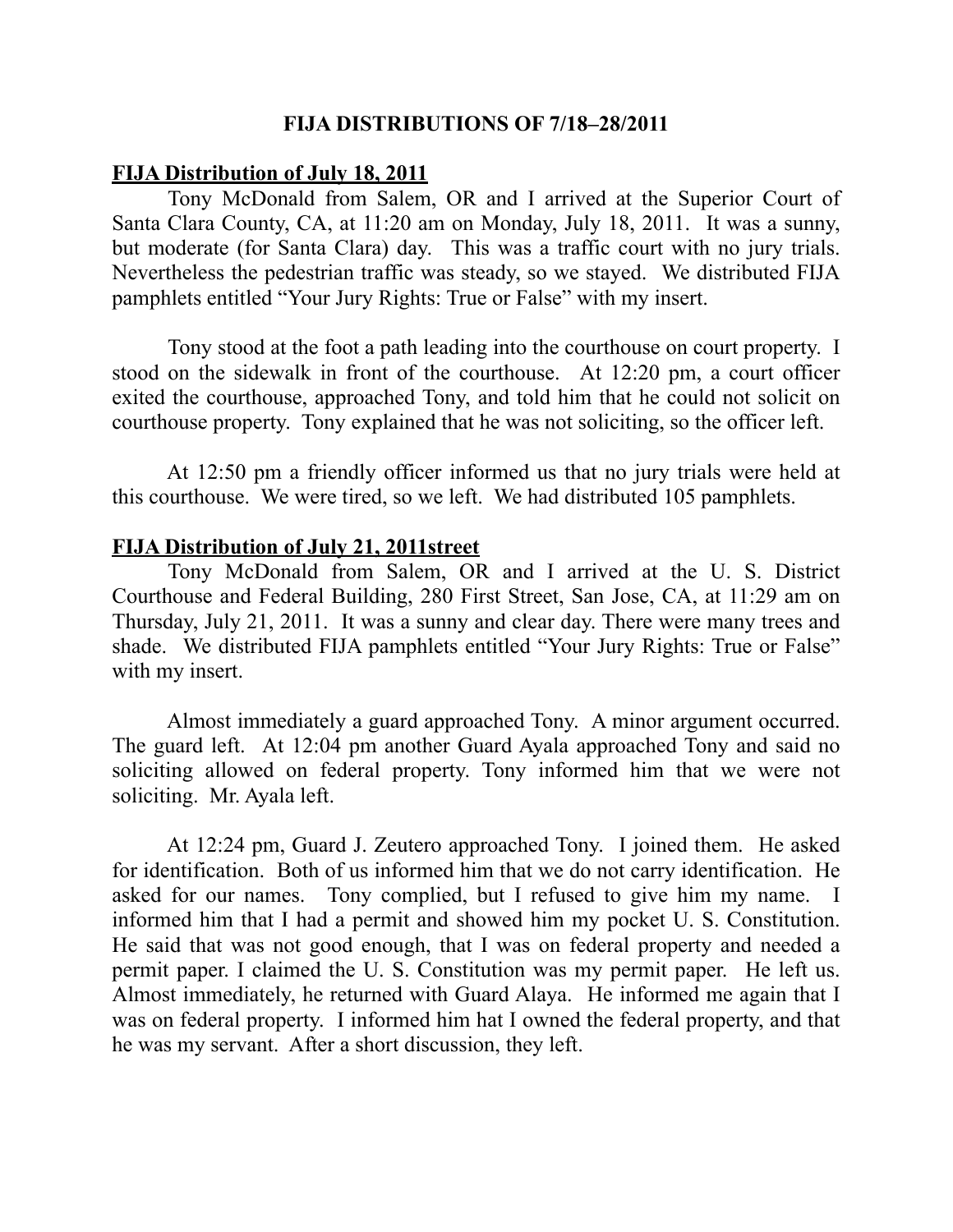At 12:40 pm, two other guards, a male and a female, appeared. The female guard made a telephone call to a detective who wanted to talk with me. He read the Department of Homeland Security regulation prohibiting distributing literature on federal property. I informed him that I was familiar with the regulation, had made 50 appearances at 30 federal courthouses, and had been arrested 14 times. I informed him that the U. S. Attorneys had refused to prosecuted any of these cases. I walked away from the guards, and they left.

 At 12:50 pm, Guard Alaya appeared to observe us, but did not approach us. At 12:55, a federal marshal joined him. At 12:58 pm, Tony and I quit for the day. We had distributed only 62 pamphlets because of the constant interruptions. However I did sign up a new Tyranny Fighter.

### **FIJA Distribution of July 26, 2011**

 I arrived at the U. S.North District Courthouse, 801 W Superior Avenue, Cleveland, OH 44113 .at 11:36 am on Tuesday, July 26, 2011. It was a sunny and windy day. I distributed FIJA pamphlets entitled "Your Jury Rights: True or False." There was hardly any pedestrian traffic, so I only distributed a few pamphlets.

 At 12:05 pm, I was approached by two Department of Homeland Security guards: Officers Longstreet and Miller. They told me that I had to leave. I said that I had a permit and showed them my pocket U. S. Constituion. They said that did not matter. I was on federal property and I had to leave. I informed them that I knew that it was federal property, and that I owned it, and that they were my servants. They called their boss, Officer Kay Garcia, who then appeared and further explained to me that if I did not move to the public sidewalk, I would be arrested. I did not leave, so he called the Cleveland police.

 At 12:35 pm two Cleveland city police cars drove up and two Cleveland police (Officer Jones and someone whose name I did not get) approached me and said that they would have to arrest me, if I did not leave the federal property. I explained to him why I did not have to leave and gave them pamphlets. The two city policemen then left.

 I continued a pleasant conversation with the 3 Department of homeland Security officers explaining to them what jury nullification meant. I pointed out that all branches of government could also nullify laws. They all took a pamphlet from me and said that they would read them.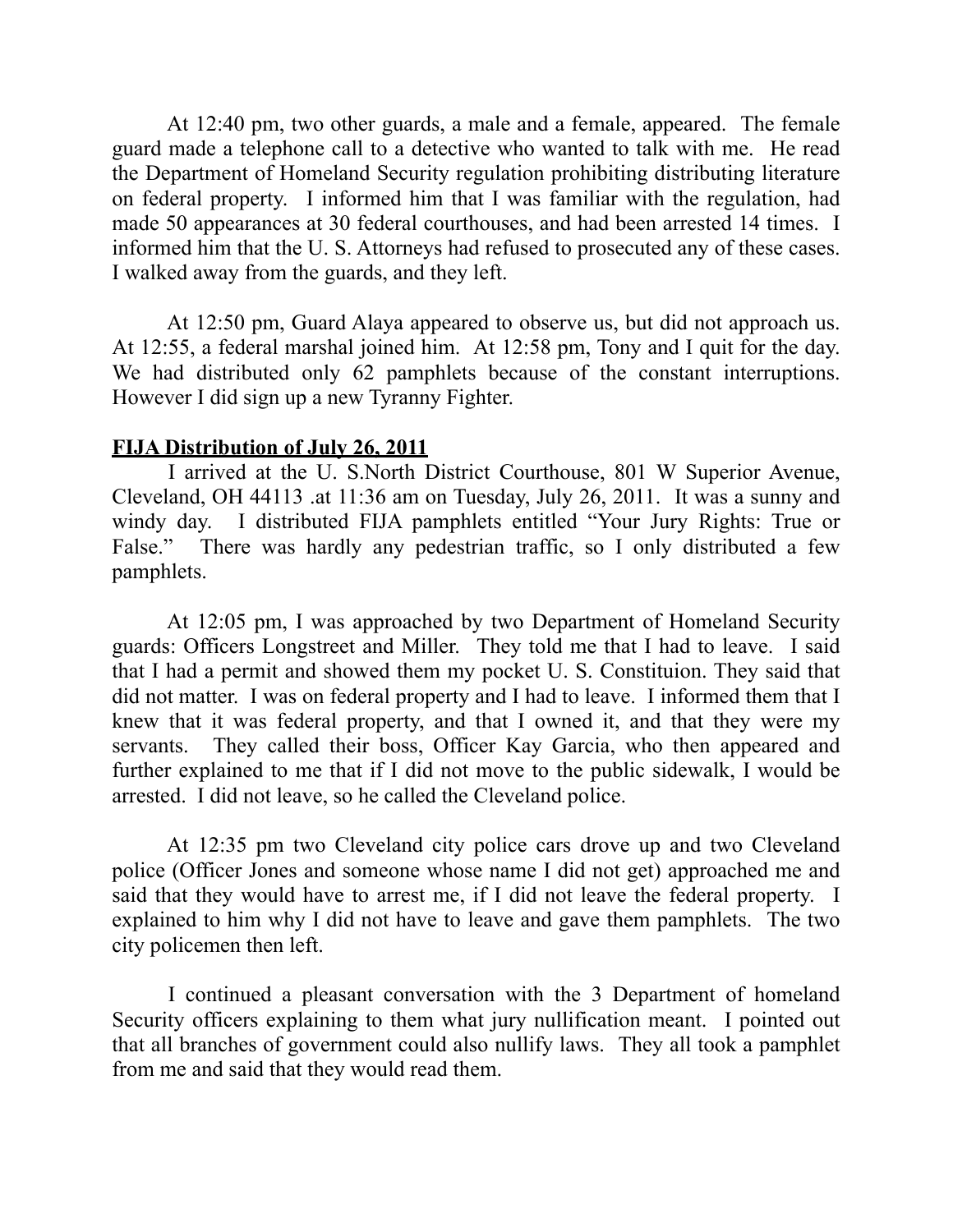It was now about 1:00 and my parking meter was about to expire. Officer Longstreet said that I was not going to be arrested. I pointed out to him that he had just nullified the law by deciding not to enforce it. He agreed. I left at 1:10 pm. I had passed out about 10 pamphlets, of which 5 were to the police officers. However it was a good educational day for the police.

## **FIJA Distribution of July 27, 2011**

 Ebert Beeman and I arrived at the Erie, PA County Courthouse, 140 W. 6th Street, Erie, PA at 11:40 am on Wednesday, July 27, 2011. It was a hot and sunny day. Soon we were joined by Barbara Lockwood. The 3 0f us distributed 145 FIJA pamphlets entitled "Your Jury Rights: True or False." We left at 12:55 pm, because we ran out of pamphlets.

 No police appeared. However one woman, who identified herself as a staff member for one of the judges took a pamphlet, read some of it, and returned it to Ebert complaining that it defamed the judge. The next day, Ebert received a letter from the judge which is attached.

# **FIJA Distribution of July 28, 2011**

 I arrived at the Buffalo, NY federal district courthouse, 68 Court Street Street, Buffalo, NY at 11:29 am on Thursday, July 28, 2011. It was a moderate and cloudy day. I stood on the public sidewalk in front of the courthouse, which was federal property and distributed the pamphlet entitled "Your Jury Rights: True or False." At 11:50 am, first 2 and then 4 court officials approached me and said that the judge had issued a court order that there would be no distribution in front of the courthouse. I would not leave. tjey asked foridntification, which I do not carry. they asked for my name, which I donot provice. I asked them toidentify themselves, but they refused. I ignored them and continued the distribution. They called the Federal Protective Service police.

 At 12:02 a Federal Protective Service police car appeared. The federal police officers approached me and said that I would have to leave or be arrested. I asked for identity. The spokesman readily complied. His name is Maddey, #2DP267. I informed them that I had a permit and showed them my pocket U. S. Constitution. They would not accept that. They informed the four court personnel that they would have to see the court order before they could make the arrest. The four court officials returned to the courthouse but never reappeared. Meantime, I gave the 3 protective service police officers a lesson in constitutional law, particularly with regard to the First Amendment. During this, I continued to distribute pamphlets.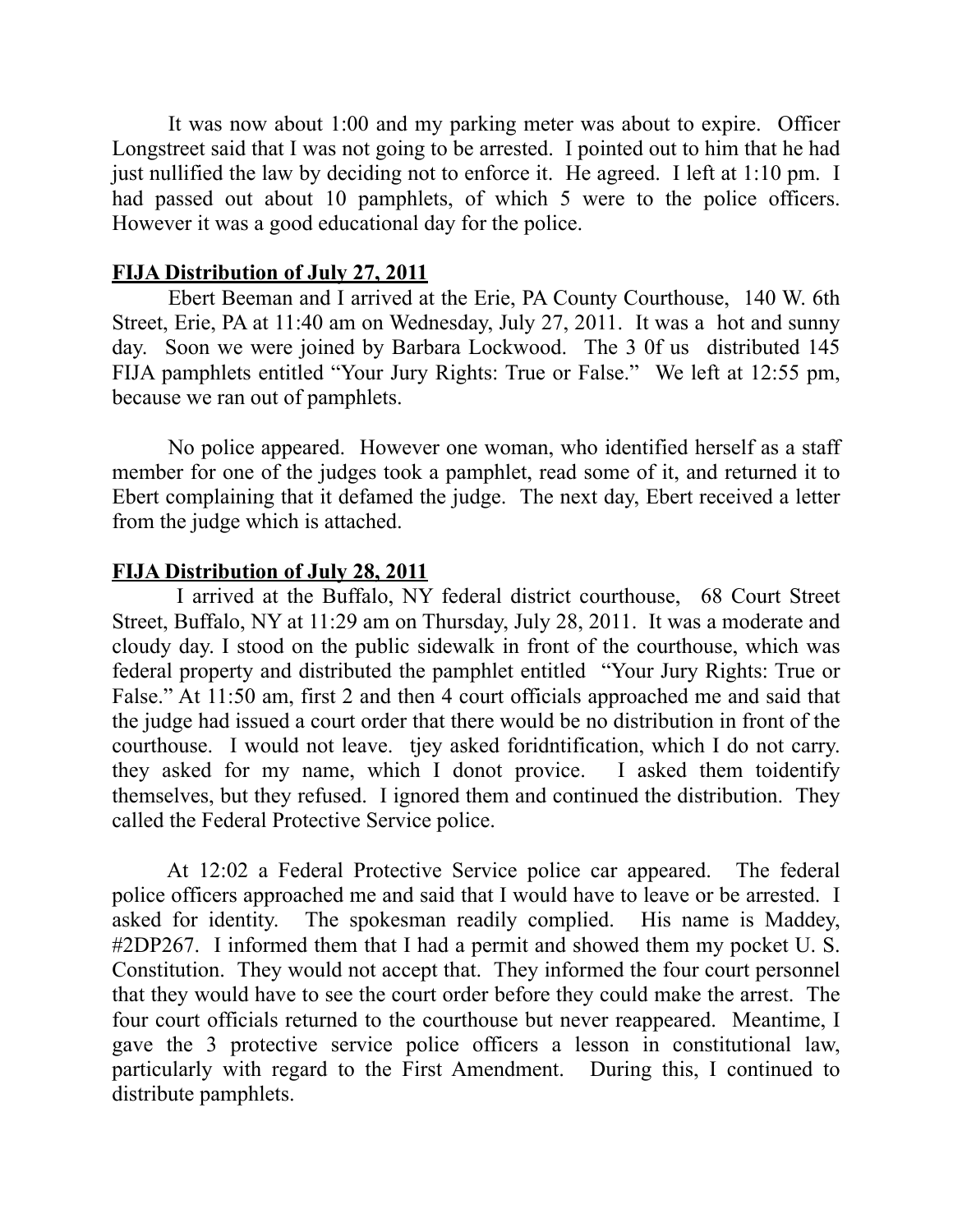I left at 12:48 pm. I had distributed 83 pamphlets.

# **FIJA Distribution of August 1, 2011**

 I arrived at the Syracuse, NY Federal Courthouse and Federal Building, 100 S. Clinton Street, Syracuse, NY at 11:42 am on Monday, August 1, 2011. It was a hot and sunny day. I stood on the courtyard in front of the courthouse, which was federal property, and distributed the pamphlet entitled "Your Jury Rights: True or False."

 At 11:57 am, a guard approached and said that I was on federal property. I responded with "I know. I own it." He left. At 11:59 am, a Department of Homeland Security office approached me and addressed me by name. He was one of the officers that I had met at the Buffalo Courthouse on the previous Thursday. We chatted for a few minutes. Then he left.

 There was only moderate pedestrian traffic, but everyone of them was either entering or leaving the courthouse. At 1:05 pm, the pedestrian traffic stopped, so I left for the day. I had distributed 71 pamphlets.

### **FIJA Distributions of August 2, 2011**

 I arrived at the Binghamton, NY U. S. Federal Building, 15 Henry Street, Binghamton, NY at 7:33 am on Tuesday, August 2, 2011. It was cool and sunny. I stood on the sidewalk in front of the courthouse and distributed the pamphlet entitled "Your Jury Rights: True or False" with my insert. Guard Topa was at the front door. He approached me and took a pamphlet. He was joined by another guard, who also took a pamphlet. A judge smoking a cigarette declined to take a pamphlet. There was very little pedestrian traffic. I left at 8:35 am. I had only distributed about 10 pamphlets.

 I went a few blocks away to the Broome County Family and County Courts Building, . 65 Hawley Street, Binghamton, NY. I arrived at 8:48 am, stood on the public sidewalk in front of the building, and distributed the pamphlet entitled "Your Jury Rights: True or False" with my insert. At 9:08 am a guard came out of the courthouse and told me to leave. I refused. He returned to the courthouse.

 A few minutes later, Court Police Officer DiWing, another police officer, and the Commissioner of Jurors exited the courthouse and tried to convince me to leave. They wanted my name and identification, which I refused to give. They were soon joined by Lt. Wolf, a State of New York Court Officer. We had a